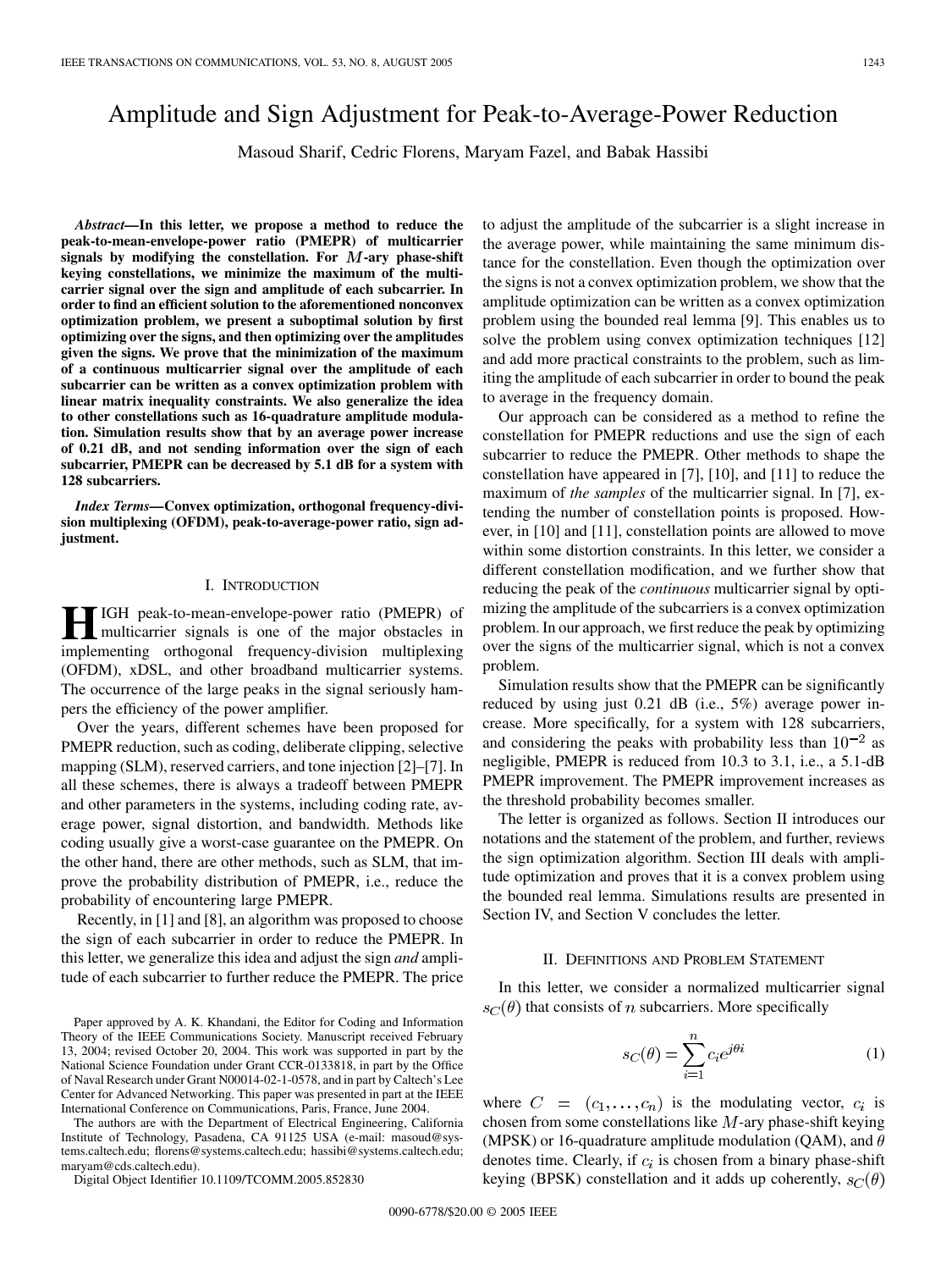will have a large peak of order  $n$ . Therefore, it is of great practical interest to reduce the peak of  $s_C(\theta)$ , without excessively increasing the average power and introducing large peaks in the modulating codeword  $C$ .

As a measure for the fluctuation of the multicarrier signal, we may define the PMEPR of  $C$  as

PMEPR(C) = 
$$
\max_{0 \le \theta \le 2\pi} \frac{|s_C(\theta)|^2}{E\left\{\sum_{i=1}^n |c_i|^2\right\}}
$$
 (2)

where the denominator is the average power of  $s_C(\theta)$ . Thus, if  $c_i$  is chosen independently from a constellation with average power of  $P_{\text{av}}$ , then  $E\{\sum_{i=1}^{n}|c_i|^2\}=nP_{\text{av}}$ .

In this letter, we consider the PMEPR reduction by adjusting the sign and amplitude of each subcarrier. This method is a more general version of the scheme that was recently proposed in [\[1](#page-3-0)] and [[8\]](#page-4-0). Here, we first consider MPSK constellations, and we then generalize the idea to other constellations as well.

Here is the statement of the problem. For any given complex vector  $C = (c_1, \ldots, c_n)$  where  $c_i$  is chosen from any MPSK constellation, find the solution to the following optimization problem:

$$
\begin{aligned}\n\text{minimize} & \quad \max_{\epsilon, u} \left| \sum_{0 \le \theta \le 2\pi}^{n} \left| \sum_{i=1}^{n} \epsilon_i (1 + u_i) c_i e^{j\theta i} \right| \right. \\
\text{subject to} & \quad \epsilon_i \in \{+1, -1\} \\
& 0 \le u_i \le u_{\text{max}} \\
& \quad \sum_{i=1}^{n} |c_i|^2 (1 + u_i)^2 \le (1 + \eta) n P_{\text{av}} \end{aligned} \tag{3}
$$

where  $\epsilon = (\epsilon_1, ..., \epsilon_n)$  and  $u \in \mathbb{R}^n$  are the optimization variables,  $u_i$  denotes the amplitude variations of the *i*th subcarrier, and  $\eta$  denotes the average power increase. In order to limit the variation of the new modulating vector  $C_{\epsilon, u} = (\epsilon_1(1 +$  $(u_1)c_1,\ldots,\epsilon_n(1+u_n)c_n$ ), we further constrain  $u_i$  to be less than  $u_{\text{max}}$ . The last constraint also implies that the average power increase is controlled by the parameter  $\eta$ . Clearly, the bound on  $u_i$ limits the dynamic range of the quantizer in the transmitter. On the other hand,  $\eta$  limits the total variations of the constellation points, while the minimum distance between the constellation points is fixed.

In summary, the price for reducing the PMEPR with our scheme is a slight increase in the average power,  $\eta$  or  $10\log(1 + \eta)$  dB, and sending no information over the sign of each subcarrier. For instance, Fig. 1 shows the modified quaternary phase-shift keying (QPSK) constellation. For constellations other than MPSK, we let outer points in the constellation move such that the minimum distance of the constellation points does not change. This is shown for the 16-QAM constellation in Fig. 2.

It is also worth noting that the receiver is not required to know the vectors  $\epsilon$  and  $u$ . Therefore, for the decoding, the receiver may ignore the sign of each subcarrier, as it does not convey any information. Furthermore, the receiver may use the same decision region for the decoding of the constellation points as for the case where  $u = 0$ . This is due to the fact that constellation points are only allowed to move outward, as shown in Figs. 1 and 2.



Fig. 1. Modified QPSK constellation.



Fig. 2. Modified 16-QAM constellation.

In order to compensate the rate loss due to not sending information over the signs, the transmitter can double the constellation size at the expense of a 3-dB average power increase (to preserve the minimum distance of the constellation). Therefore, the total cost for amplitude and sign adjustment will be  $3 + 10 \log(1 + \eta)$  dB average power increase.

Clearly, the optimization problem, as stated in (3), is not convex, due to having an integer constraint, i.e.,  $\epsilon_i \in \{+1, -1\}$ . However, assuming that  $u_i = 0$  for all i, we can find a suboptimal solution for the signs using the result of [[1\]](#page-3-0) and [[8\]](#page-4-0). Afterwards, given  $c_i$  and  $\epsilon_i$ , we show in Section IV that the optimization over  $u_i$  is convex, and can be done very efficiently.

In what follows, we briefly review the sign optimization algorithm.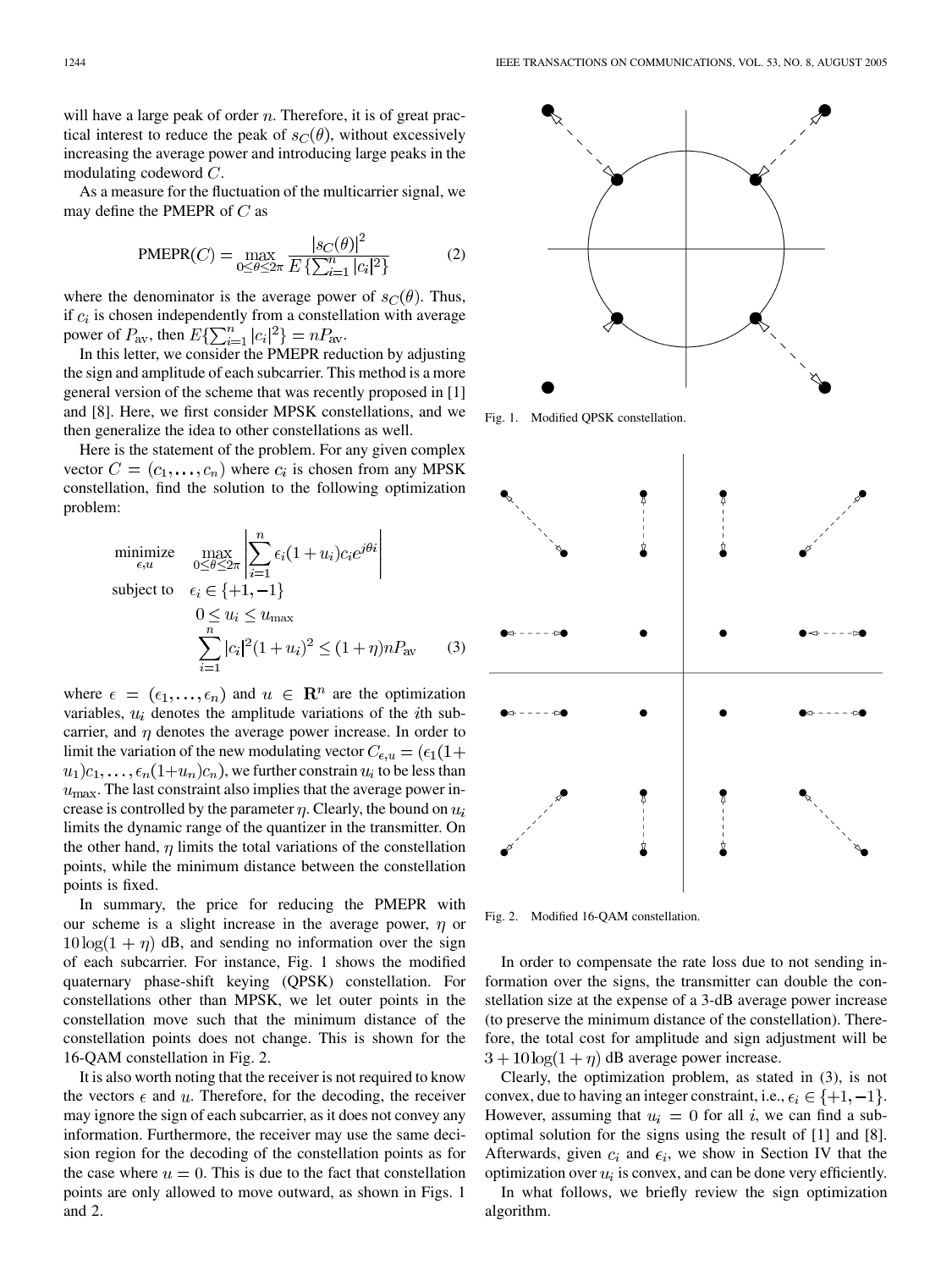*Algorithm 1:* For any  $C = (c_1, \ldots, c_n)$ , let k be an integer greater than 1 and  $|c_i| \leq \sqrt{E_{\text{max}}}$ . Then  $\epsilon_1 = 1$ , and  $\epsilon_j$  is recursively determined as the minus sign of

$$
\sum_{p=1}^{2kn} \sinh \left\{ \alpha^* \sum_{r=1}^{j-1} \epsilon_r a_{pr} \right\} \sinh(\alpha^* a_{pj}) \prod_{r=j+1}^n \cosh \{\alpha^* a_{pr}\}
$$

for  $j = 2, ..., n$ , where  $\alpha^* = \sqrt{2 \log 4kn/nE_{\text{max}}}$ 

$$
a_{pi} = \begin{cases} \Re\{c_i e^{j\theta_p i}\}, & 1 \le p \le kn\\ \Im\{c_i e^{j\theta_p i}\}, & kn+1 \le p \le 2kn \end{cases}
$$
 (4)

and  $\theta_p = 2\pi p/kn$ .

It can be shown that the PMEPR of the codeword  $C_{\epsilon}$  =  $(\epsilon_1 c_1, \ldots, \epsilon_n c_n)$  is less than  $\gamma \log n$  for any n where  $\gamma$  is a constant independent of  $n$ . Even though  $Algorithm\,1$  does not give us the *best* signs, it is shown in [\[8](#page-4-0)] that it can significantly reduce the PMEPR. Now by further optimizing over the  $u_i$ , we can further reduce the PMEPR at the price of a slight increase in the average power. This gives us another degree of freedom to trade the PMEPR with a negligible average power increase, and without deteriorating the minimum distance of the constellation.

One might ask whether changing the order of the optimization might improve the PMEPR reduction. Intuitively, balancing the maximum of a multicarrier signal which is already fairly balanced by optimizing over the sign of each subcarrier requires less average power increase  $\eta$  than the case where we first optimize the constellation over  $u_i$ . Simulation results also confirm this.

#### III. AMPLITUDE ADJUSTMENT USING CONVEX OPTIMIZATION

In this section, we solve the problem of minimizing the peak of the multicarrier signal over  $u_i$  given the signs and the information symbols  $c_i$ , and we show that it is a convex problem with a linear matrix inequality (LMI) constraint [[12](#page-4-0)]. We further present a relaxation of the problem that leads to an approximate solution with less complexity by minimizing the maximum of the samples of the multicarrier signal.

First of all, we notice the fact that

$$
\sum_{i=1}^{n} c_i \epsilon_i (1+u_i) z^{-i} = H(zI - F)^{-1} G \tag{5}
$$

where  $H^t = [c_1 \epsilon_1 (1 + u_1), \dots, c_n \epsilon_n (1 + u_n)], z = e^{j\theta}, G^t =$  $[1, 0, \ldots, 0]$ , and

$$
F = \begin{bmatrix} 0 & \dots & 0 \\ 1 & 0 & \dots \\ \vdots & \vdots & & \\ 0 & \dots & 1 & 0 \end{bmatrix}
$$

Given  $\epsilon_i$  and  $c_i$ , we can then restate (3) as the following optimization problem:

minimize 
$$
\gamma
$$
  
\nsubject to  $||H(zI - F)^{-1}G||_{\infty} \le \gamma$   
\n $0 \le u_i \le u_{\text{max}}$   
\n
$$
\sum_{i=1}^{n} |c_i|^2 (1 + u_i)^2 \le (1 + \eta)nP_{\text{av}}.
$$
 (6)

In order to show that the above problem is convex, we use the bounded real lemma [\[9](#page-4-0)].

*Lemma 1 (Bounded Real Lemma):* Suppose  $\gamma > 0$  and F is stable. Then the following two statements are equivalent.

1) 
$$
\left\|H(zI - F)^{-1}G\right\|_{\infty} < \gamma
$$

2) There exists a Hermitian  $Y$  such that

$$
\mathcal{H} = \begin{bmatrix} -Y + F^*YF & H^* & F^*YG \\ H & \gamma I & 0 \\ G^*YF & 0 & \gamma I + G^*YG \end{bmatrix} > 0.
$$

Since the matrix  $H$  is linear in the entries of the matrix  $H$ , we can see that the constraint in the optimization problem of (6) is an LMI [\[12](#page-4-0)].

Therefore, given the values of  $\epsilon_i$  and  $c_i$ , we can state the minimization in (3) over  $u_i$  as the following convex optimization problem:

minimize 
$$
\gamma
$$
  
\nsubject to  $\mathcal{H} \ge 0$   
\n $0 \le u_i \le u_{\text{max}}$   
\n
$$
\sum_{i=1}^n |c_i|^2 (1+u_i)^2 \le (1+\eta)nP_{\text{av}}
$$
\n(7)

where  $H^t = [c_1\epsilon_1(1+u_1), \ldots, c_n\epsilon_n(1+u_n)]$ , and the matrix  $Y$  in  $H$  is Hermitian.

This problem is a semidefinite program (SDP) and can be solved globally and efficiently using interior-point methods. Software packages exist that implement these methods; we use the recent package SeDuMi 1.02 [\[13](#page-4-0)].

Since the size of the LMI in the above SDP is relatively large, the computational load is still high for practical purposes. In fact, the complexity is  $O(n^6)$ , even though exploiting the structure of the LMI can lead to faster implementations [\[12](#page-4-0)]. Another way to lower the computational load with very little loss in accuracy is to discretize  $s_C(\theta)$  and then solve the discretized problem. That is, instead of minimizing the maximum of  $s_{C_{\epsilon,n}}(\theta)$  over  $1 \leq \theta \leq 2\pi$ , we consider minimization of the maximum of kn uniform samples of  $s_{C_{\epsilon},u}(\theta)$  at  $\theta_p = 2\pi p/kn$ for  $p = 1, \ldots, kn$ . This certainly has much less complexity, and can be written as a quadratically constrained quadratic program [\[12](#page-4-0)], which is solved much more efficiently than the original SDP. We use SeDuMi for solving this problem, as well. Furthermore, using the relationship between the maximum of  $s_{C_{\epsilon,u}}(\theta)$  over  $\theta$  and the maximum over  $\theta_i$ , we can make our approximation practically accurate by choosing  $k = 4$  [\[14](#page-4-0)], [[15\]](#page-4-0).

More specifically, this optimization problem can be written as

minimize 
$$
\gamma
$$
  
\nsubject to  $0 \le u_i \le u_{\text{max}}$   
\n
$$
|\Re\{s_C(\theta_p)\}|^2 + |\Im\{s_C(\theta_p)\}|^2 \le \gamma,
$$
\nfor  $p = 1, ..., kn$   
\n
$$
\sum_{i=1}^n |c_i|^2 (1+u_i)^2 \le (1+\eta)nP_{\text{av}}.
$$
\n(8)

<sup>1</sup>It is worth mentioning that the resulting  $s_{C_{\epsilon}, u}(\theta_p)$  is the oversampled inverse fast Fourier transform of the vector  $C_{\epsilon, u}$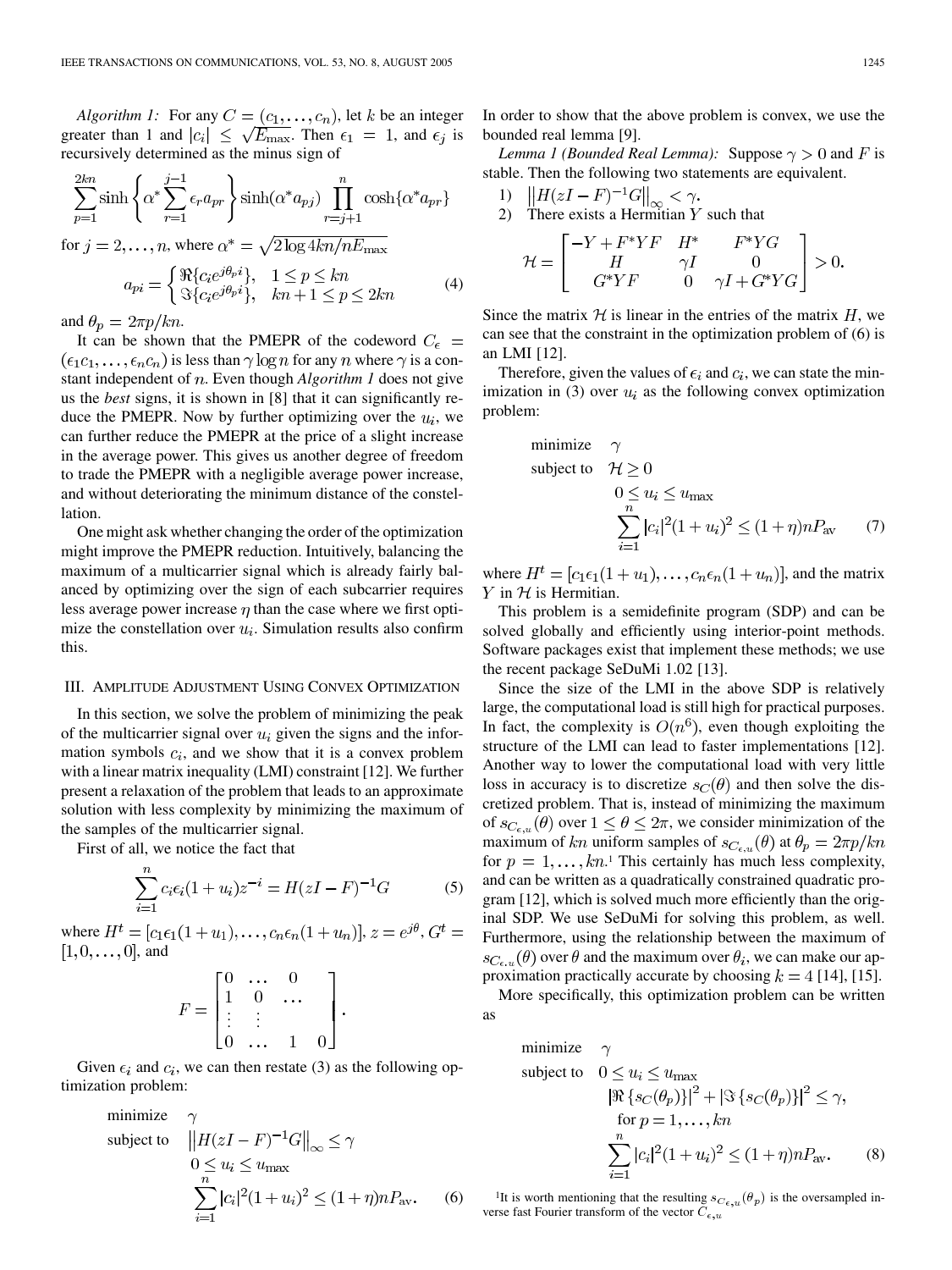<span id="page-3-0"></span>

Fig. 3. CCDF of the PMEPR for QPSK by optimizing over  $\epsilon_i$  and  $u_i$  for  $n =$ 128,  $u_{\text{max}} = 1$ , and  $\eta = 0.01, 0.05$ .

Simulation results show that the solution to the problems in (7) and (8) are very close by choosing  $k = 4$ . Therefore, in the simulations section, we solve the problem in (8) to optimize over  $u_i$  instead of solving (7), which requires more computation.

## IV. SIMULATION RESULTS

As we discussed in the previous sections, there is a tradeoff between PMEPR reduction and average power increase  $\eta$ , and also the range of variation for  $u_i$ , i.e.,  $u_{\text{max}}$ . In this section, we carry out simulations to explore this tradeoff for  $n = 64$ and  $n = 128$ , and for QPSK and 16-QAM constellations. The algorithm for designing the signs is applicable to any symmetric constellation. For the amplitude variation of the constellation points, we use the schemes shown in Figs. 1 and 2 for QPSK and 16-QAM, respectively.

Fig. 3 shows the complementary cumulative distribution function (CCDF) of PMEPR when  $c_i$  is chosen from a QPSK constellation, and for different average power increases. Clearly, we need at least 0.21 dB ( $\eta = 0.05$ ) average power increase to get a noticeable PMEPR reduction after optimizing over the signs. As Fig. 3 suggests for  $n = 128$ , the PMEPR can be decreased from 10.5 to 4.5 just by using the signs, and this can be further pushed down to 3.1 by also optimizing over  $u_i$ with a little average power increase.

We can further do the simulations for a wider range of  $u_i$ , i.e.,  $u_{\text{max}} = 2$ . As Fig. 4 shows for  $n = 128$ , we can further reduce the PMEPR by allowing more degrees of freedom to each point; however, this causes large peak-to-average-power ratios for  $c_i$ , which is not practically favorable.

Fig. 5 also shows the PMEPR reduction when  $c_i$  is chosen from a 16-QAM constellation, and the variation of the constellation points is as in Fig. 2. In summary, simulation results suggest that by expanding the constellation and increasing the average power by 0.21 dB, the PMEPR of multicarrier signals can be decreased dramatically, i.e., from 10.5 to 3.1 for  $n = 128$ .



Fig. 4. CCDF of the PMEPR for QPSK by optimizing over  $\epsilon_i$  and  $u_i$  for  $n =$ 128,  $u_{\text{max}} = 2$ , and  $\eta = 0.01, 0.05, 0.1$ .



Fig. 5. CCDF of the PMEPR for 16-QAM constellation by optimizing over  $\epsilon_i$  and  $u_i$  for  $n = 64$  and  $\eta = 0.02, 0.1$ , and the constellation modification is according to Fig. 2 with  $u_{\text{max}} = 0.3$  for outer points.

### V. CONCLUSION

We presented a method to modify the constellation in order to reduce the PMEPR. This is done by minimizing the peak value of the multicarrier signal over the signs and amplitudes of the subcarriers with a slight increase in the average power. Since the problem is not a convex problem, we first used the algorithm in [1] to find a suboptimal solution for the signs, and then we used the convex optimization algorithm to optimize over the signs. Simulation results show significant improvement.

#### **REFERENCES**

- [1] M. Sharif and B. Hassibi, "A deterministic algorithm that achieves PMEPR of clog n for multicarrier signals," in *Proc. IEEE ICASSP*, 2003, pp. 540–543.
- [2] K. G. Paterson and V. Tarokh, "On the existence and construction of good codes with low peak to average power ratios," *IEEE Trans. Inf. Theory*, vol. 46, no. 9, pp. 1974–1986, Sep. 2000.